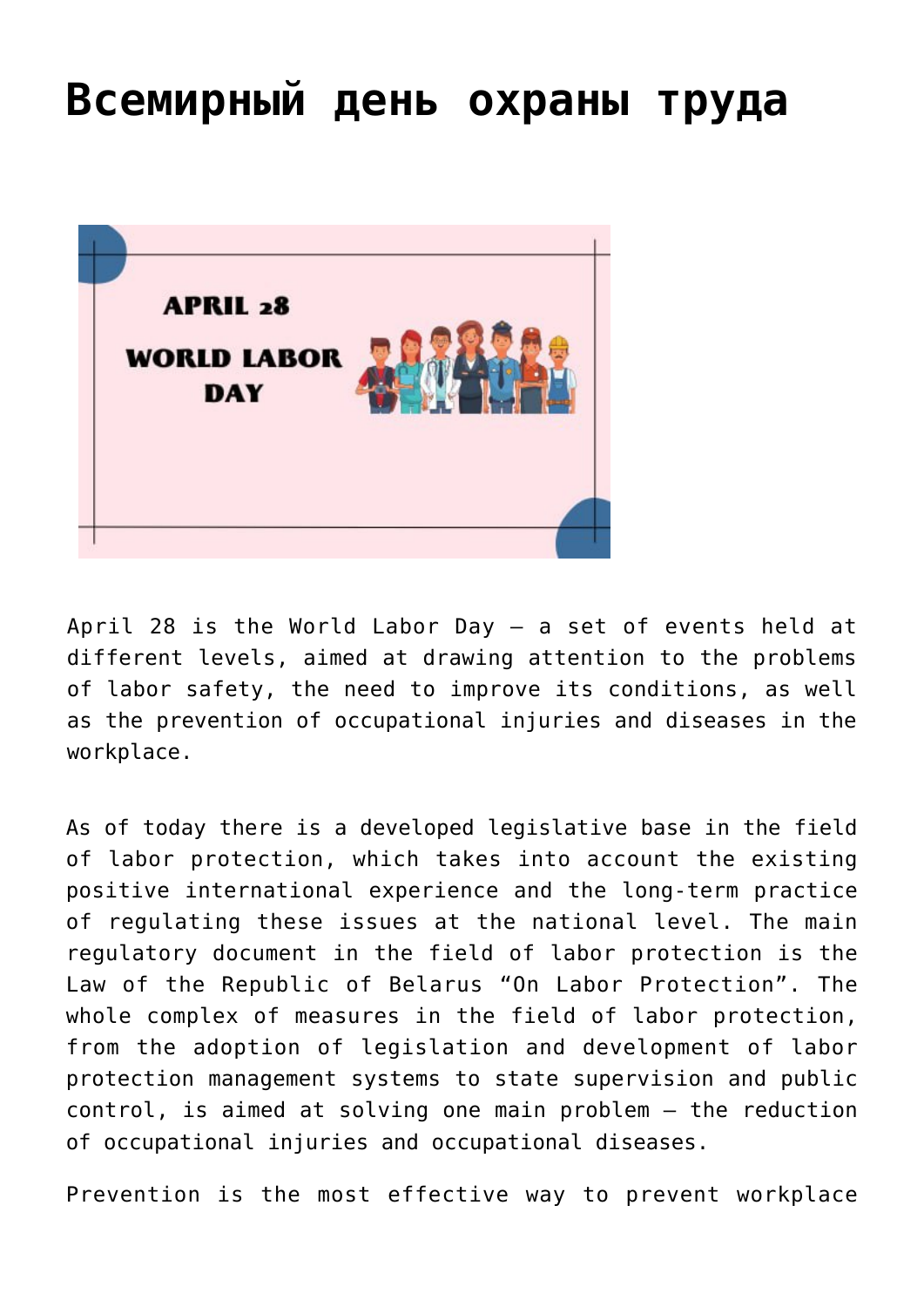accidents and occupational diseases.

An important place in the system of preventive measures aimed at ensuring safe working conditions and reducing occupational diseases is occupied by the availability and proper use of personal protective equipment by employees, as well as professional selection and training of workers in safe work practices, all types of briefings, as well as control over compliance with the Rules of Internal Labor Order, in terms of prohibiting the use of alcoholic beverages, drugs, smoking during work and in the unconditioned.

Occupational health and safety is vital to the employee, the employer, and society as a whole. Achieving success in working continuously for the sake of preserving the life, health, andof each and every workplace can only be achieved by working together.

No matter where you work your life and health are of great value and depend to a great extent on your own safety awareness.

This topic was discussed by the company's employees during the event.